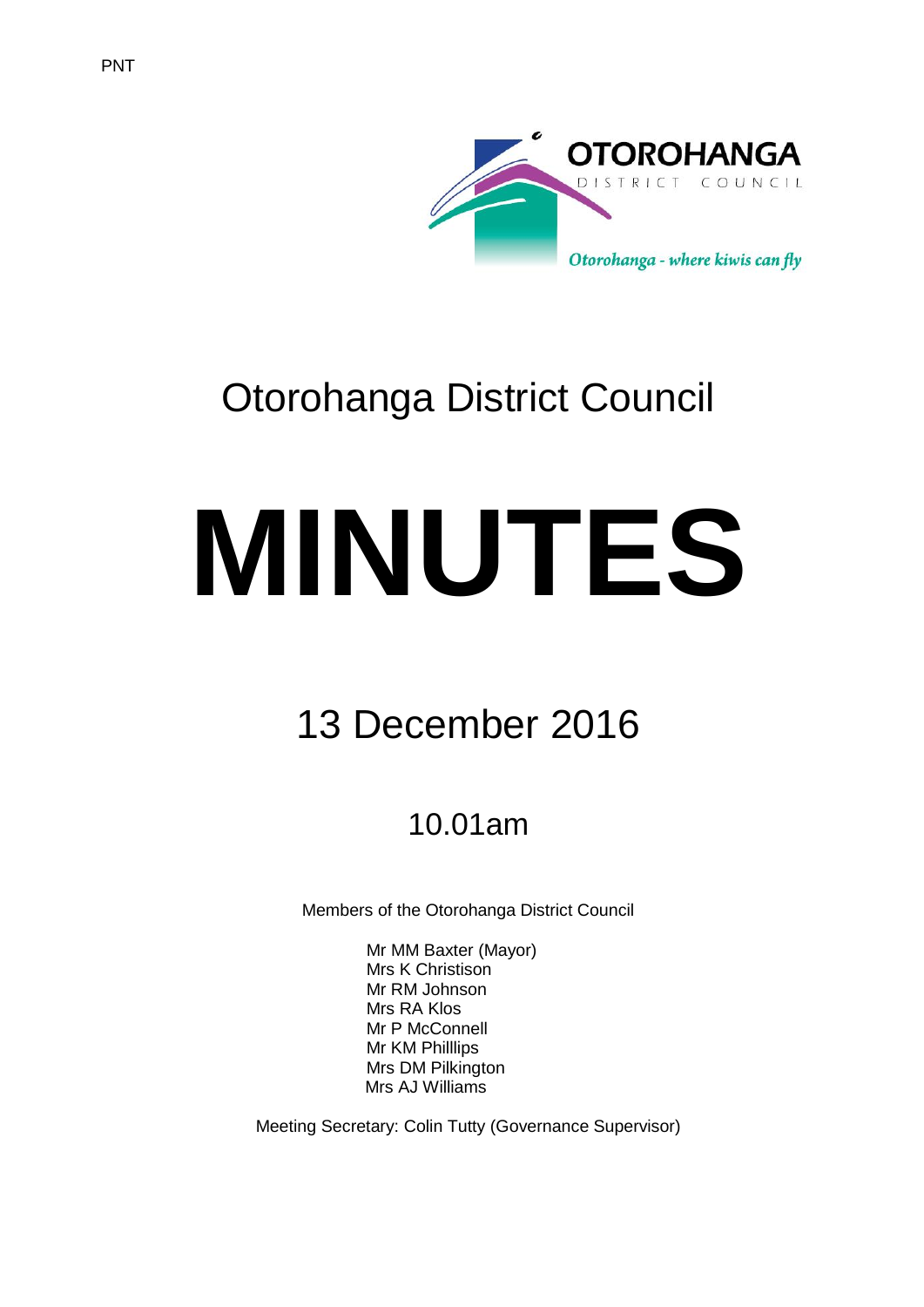## **OTOROHANGA DISTRICT COUNCIL**

13 December 2016

## **MINUTES**

### **ORDER OF BUSINESS:**

| <b>ITEM</b>           | <b>PRECIS</b>                                                                                          | <b>PAGE</b>   |
|-----------------------|--------------------------------------------------------------------------------------------------------|---------------|
| <b>PRESENT</b>        |                                                                                                        |               |
| IN ATTENDANCE         |                                                                                                        |               |
| <b>OPENING PRAYER</b> |                                                                                                        |               |
|                       | <b>ITEMS TO BE CONSIDERED IN GENERAL BUSINESS</b>                                                      |               |
|                       | CONFIRMATION OF MINUTES - 15 NOVEMBER 2016                                                             |               |
|                       | DECLARATION OF INTEREST                                                                                |               |
| ITEM 23               | DRAFT MANAGEMENT ACCOUNTS FOR THE PERIOD ENDING<br>30 SEPTEMBER 2016                                   | $\mathcal{P}$ |
| ITEM 24               | AROHENA RURAL WATER SUPPLY KAHOREKAU ROAD<br><b>RESERVOIR</b>                                          | 3             |
| ITEM 25               | <b>MATTERS REFERRED</b>                                                                                | 3             |
| ITEM 26               | APPOINTMENT OF DISTRICT LICENCING COMMITTEE - CHAIRPERSON,<br>DEPUTY CHAIRPERSON AND COMMITTEE MEMBERS | 3             |
| <b>GENERAL</b>        |                                                                                                        | 5             |
|                       |                                                                                                        |               |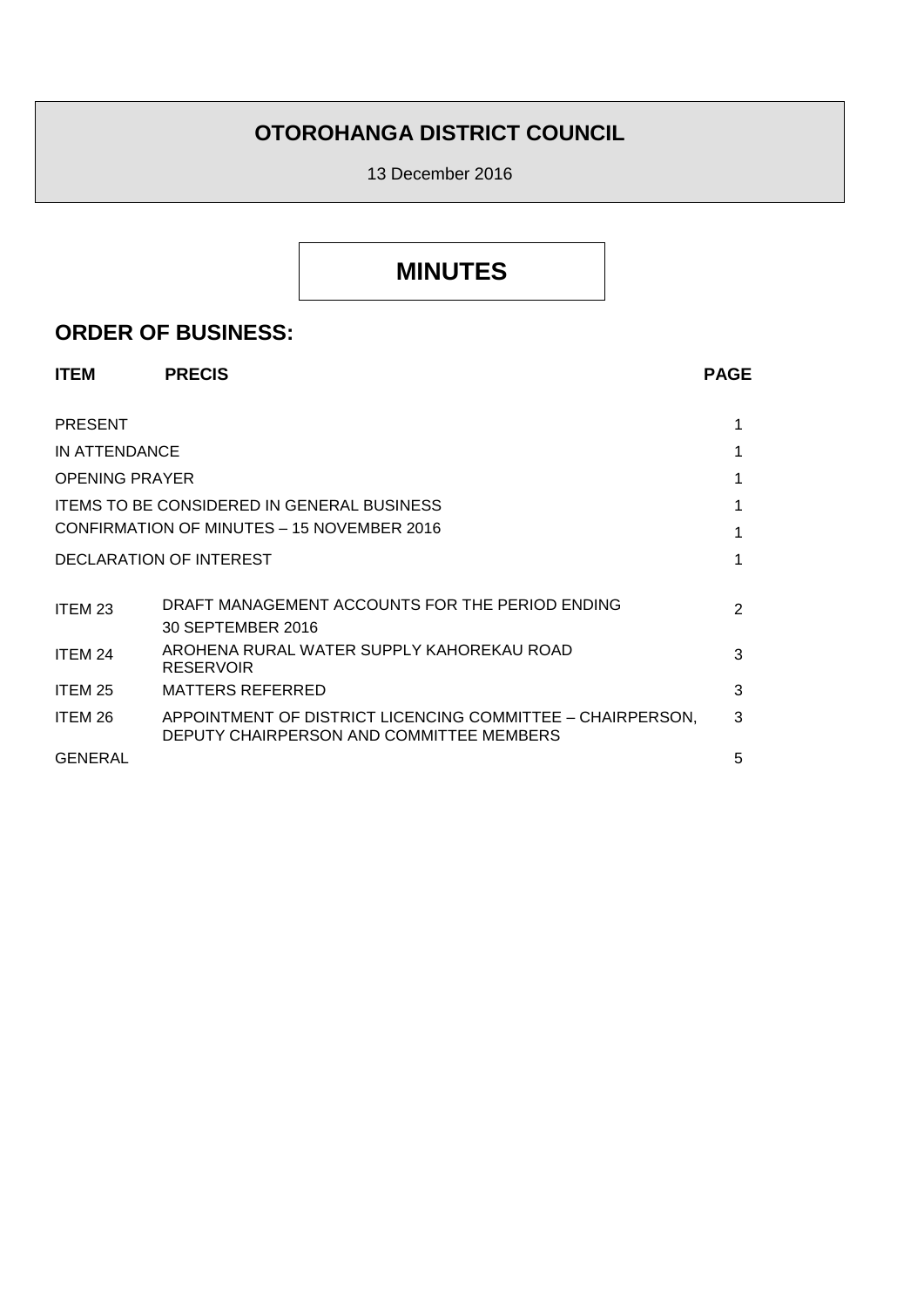#### **PRESENT**

Mr MM Baxter (Mayor), Councillors Mr RM Johnson, Mrs RA Klos, Mr KC Philllips, Mrs K Christison, Mrs DM Pilkington, Mr P McConnell, Mrs AJ Williams

#### **IN ATTENDANCE**

Messrs DC Clibbery (Chief Executive), G Bunn (Finance and Administration Manager), R Brady (Engineering Manager), A Loe (Environmental Services Manager) C Tutty (Governance Supervisor)

#### **OPENING PRAYER**

Councillor McConnell read the Opening Prayer.

#### **ITEMS TO BE CONSIDERED IN GENERAL BUSINESS**

**Resolved** that the following items be considered in General Business which may require resolutions-

-(a) Notes of a meeting of the Creative Communities Assessment Committee.

- -(b) Draft local Easter Sunday Shop Trading Policy.
- -(c) Submission on Healthy Rivers proposed plan change.

#### **Cr Pilkington / Cr Klos**

#### **CONFIRMATION OF MINUTES – 15 NOVEMBER 2016**

His Worship highlighted two spelling errors being page 2, third heading, the word "Environmental" and page 4, third paragraph from the bottom "Carol should be spelt Caroline"

Councillor Pilkington referred to page 2, the item regarding the District Sports Committee and requested the word "Kawhia" be inserted in the second line prior to the Board members.

**Resolved** that the minutes of the meeting of the Otorohanga District Council held on 15 November 2016, as amended, be approved as a true and correct record of that meeting

#### **Cr Pilkington / His Worship**

#### **CONFIRMATION OF MINUTES – 15 NOVEMBER 2016 – CONFIDENTIAL**

**Resolved** that the minutes of the Confidential part of the meeting of the Otorohanga District Council held on 15 November 2016, as circulated, be approved as a true and correct record of that meeting.

#### **Cr Phillips / Cr Pilkington**

#### **DECLARATION OF INTEREST**

When asked by His Worship members replied that they had no conflict of interest in matters to be discussed at today's meeting.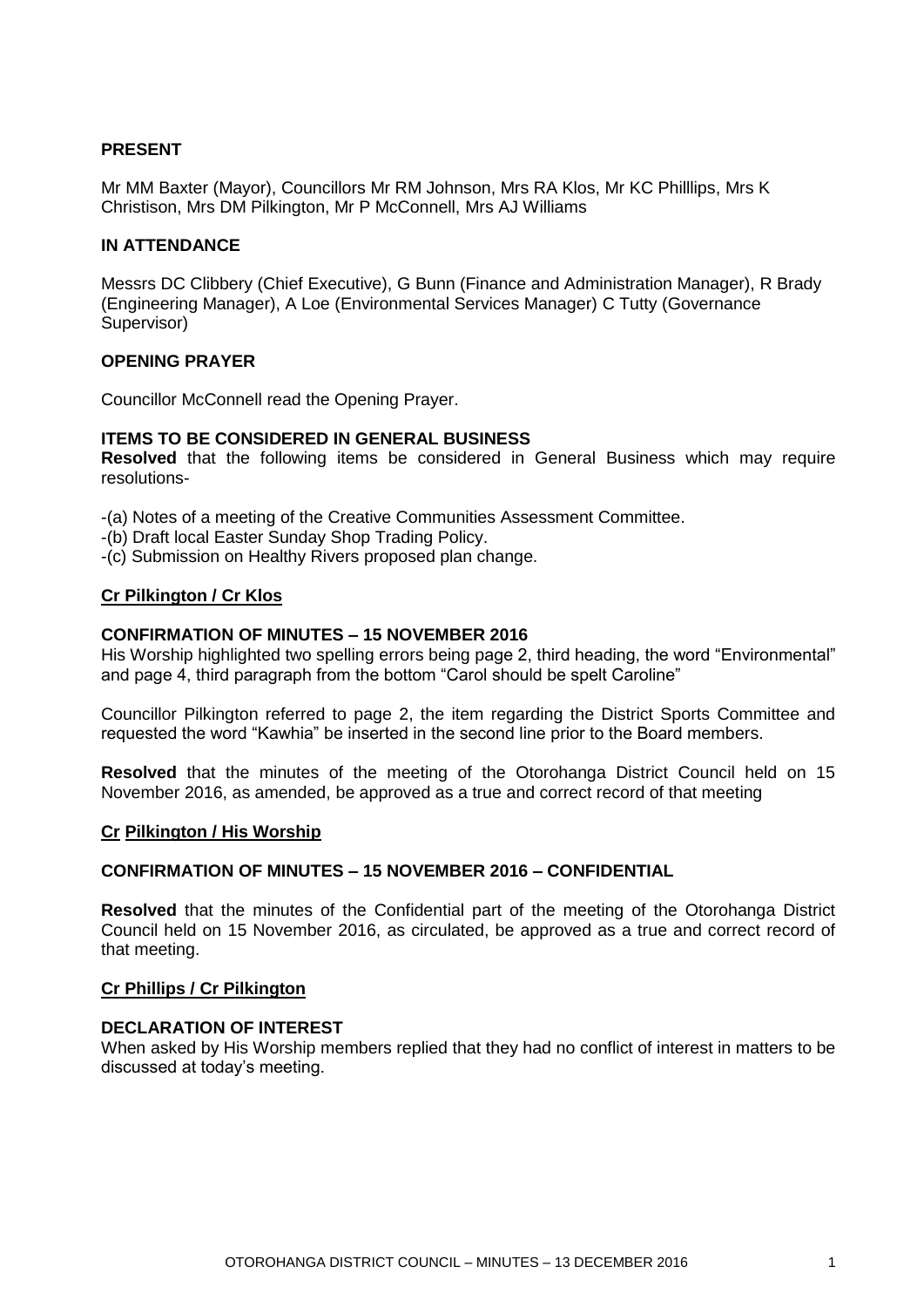#### **ITEM23 DRAFT MANAGEMENT ACCOUNTS FOR THE PERIOD ENDING 30 SEPTEMBER 2016**

The District Accountant attended the meeting and presented the Draft Management Accounts for the period ended 30 September 2016.

The Chief Executive informed members that these accounts are the first set of quarterly accounts for the new financial year. He referred to the funding splits for the various activities and advised that these have come out of the funding review. He said the next such review will be held around mid 2017 at which time there will be an opportunity to reconsider these.

The Engineering Manager reported that Council is tracking on roading budget overall and that the cost Centre for roading is based around NZTA funding. He suggested that it is desirable to look at the budgets over the course of a year rather than month by month.

#### **MEETING ADJOURNMENT**

Council adjourned the meeting at 11.03am to receive a presentation from Tomkins Wake and Bloxhan Burnet and Oliver Ltd in a workshop situation regarding the proposed extension to the Waikeria Prison facility.

During the workshop a presentation was also made by Grant Horan of Happy Valley Milk in respect to the proposed Dairy Factory adjacent to State Highway 31.

#### **LUNCHON ADJOURNMENT**

Council adjourned for lunch at 12.25pm and resumed at 2.26pm

The District Accountant then continued with the presentation of the Draft Management Accounts.

#### **Dog Control Activity**

The Chief Executive referred to the over expenditure under the Finance and Administration section of the Dog Control Activity and reported that these costs have been associated with the introduction of the "Reg The Dog" Online Service. He advised that by entering a contract for this service it was understood that this would eliminate the need for input from the Finance and Administration Department.

The Chief Executive reported that residents and rate payers still wished to come in and pay their dog registration fees and in addition incorrect invoices had been sent out by the Contractor which created additional work for the Finance and Administration team. The Chief Executive informed members that there has also been a large increase in the Dog Control Contractors charges. He said it is necessary for a discussion to be held on the funding of this activity which will form part of the Long Term Plan discussions.

The Environmental Services Manager reported on an amendment to the Dog Control Act which relates to controlling menacing dogs and the public safety function of this. He said dog owners will be asked to contribute towards this public safety issue.

#### **Councillor Christison**

Councillor Christison returned to the meeting at 2.40pm.

The Chief Executive confirmed that there are no significant variances in the accounts and that they all appear to be on track.

His Worship thanked the District Accountant for the presentation of the Accounts. He hoped the presentation proved enlightening for new members.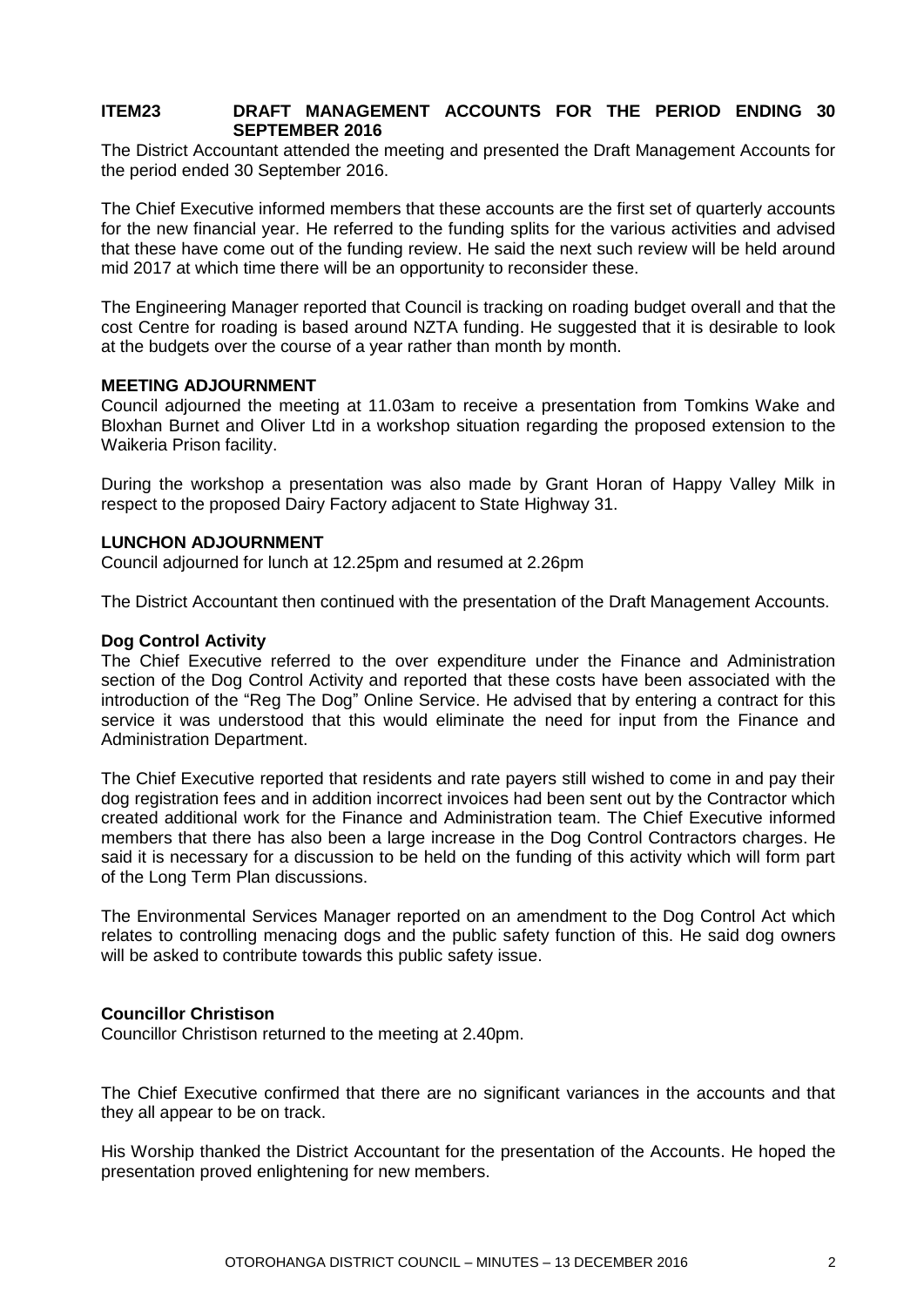**Resolved** that the Draft Management Accounts for the period ended 30 September 2016 be received.

#### **His Worship / Cr Johnson**

#### **ITEM 24 AROHENA RURAL WATER SUPPLY KAHOREKAU ROAD RESERVOIR**

The Engineering Manager suggested that his report be taken as read. He informed members that Council has a legal document requiring consent to record a compensation certificate on a property title to ensure continued access and use of site for the water storage and water treatment facilities at Kahorekau Road being part of the Arohena Rural Water Supply scheme. He said the property owners involved is GPS 2007 Limited, the directors being GJ Wilson and PS Wilson of Arohena.

#### **Resolved** that

- 1. The Otorohanga District Council hereby consents to the recording pursuant to section 19 of the Public Works Act 1981, a compensation certificate against the owners certificate of title SA46B/870 and the contemporaneous registration of a discharge of existing compensation certificate H.769943 recorded on certificate of title SA46B/870.
- 2. The Mayor and Chief Executive of Otorohanga District Council be authorised to sign and seal any documentation necessary.

#### **Cr Johnson / Cr Pilkington**

#### **ITEM 25 MATTERS REFERRED**

The Governance Supervisor took members through the Matters Referred.

#### **KAWHIA WHARF – REMOVED / LOOSENED BOLTS**

The Engineering Manager reported that the bolts highlighted at the last meeting were those on the handrails etc. not part of the actual wharf structure. These have been checked.

#### **WAIKATO DISTRICT HEALTH BOARD**

Councillor Pilkington reported she has had discussion with Mark Gallagher of the Waikato District Health Board and advised that he would be prepared to speak to Council regarding the delivery of Health Services generally.

Councillor Klos replied she would like to hear from clinical staff on the Board's ability to deliver effective mental health services. She suggested that an invitation be extended to the Chief Executive Officer of Mental Health Services to appoint a suitable representative to speak to Council.

#### **ITEM 26 APPOINTMENT OF DISTRICT LICENCING COMMITTEE – CHAIRPERSON, DEPUTY CHAIRPERSON AND COMMITTEE MEMBERS**

The Environmental Services Manager presented a report informing members that in November 2013 the Otorohanga District Council formally approved the appointment of a District Licensing Committee and an independent commissioner pursuant to the Sale and Supply of Alcohol Act 2002. He said these appointments aligned with the Local Government election cycle and expired in November 2016. The Environmental Services Manager advised that the current Commissioner has chosen not to pursue a further term therefore Council must consider its options for the Chairing of that Committee and reconfirm its membership for a period of up to five years.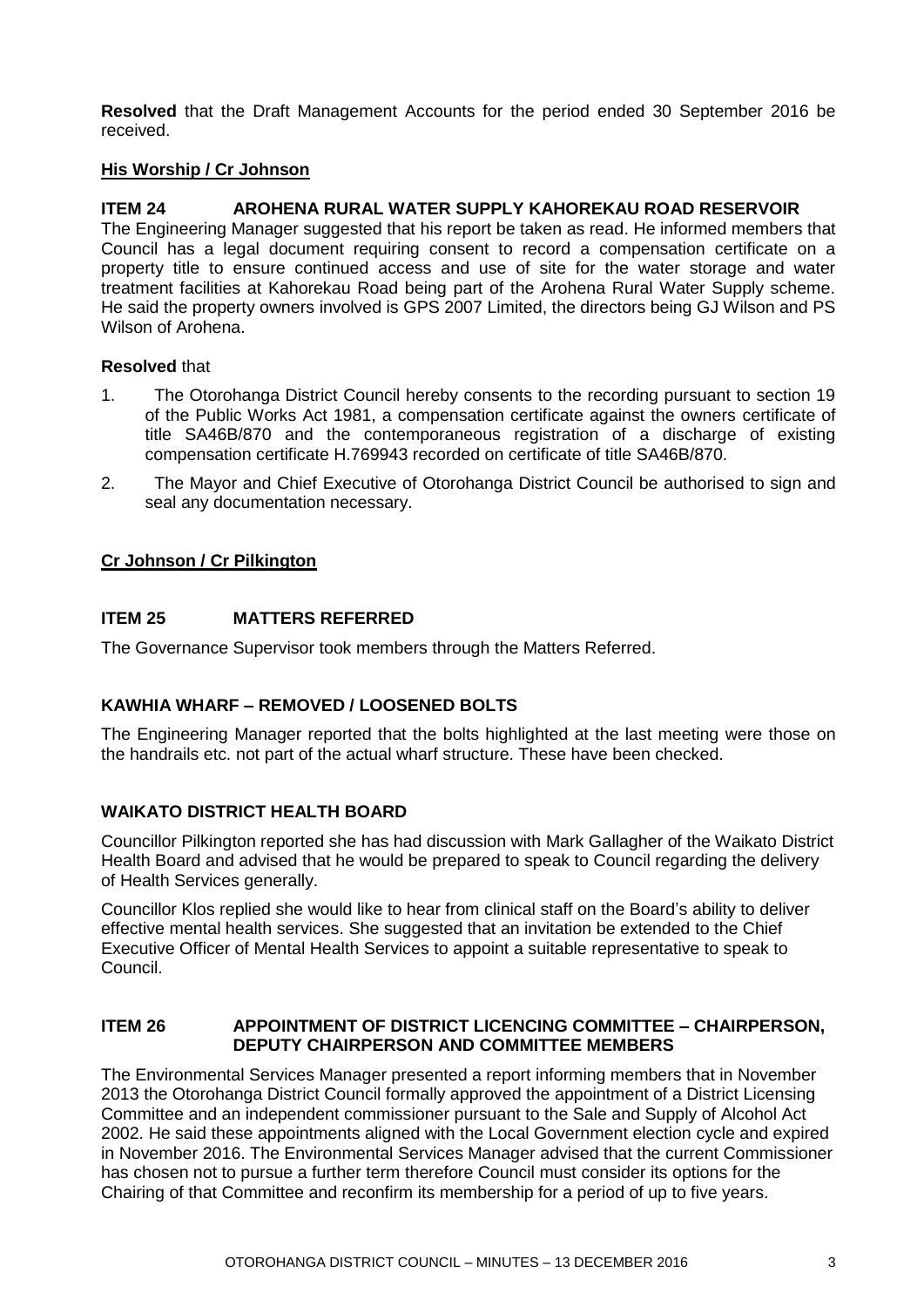Councillor Pilkington expressed the opinion that the appointments could be reviewed if necessary during the five year period.

#### **Resolved** that

The report from the Environmental Services Manager be received and that

- *2*. one District Licensing Committee be retained for the Otorohanga District and,
- 3. Pursuant to section 193 of the Sale and Supply of Alcohol Act 2012 Council recommend to the chief executive that Sara Brown be appointed Commissioner (Chairperson) to the District Licensing Committee and;
- 4. Councillor Roy Johnson, be appointed as member and Deputy Chairperson and;
- 5. The following persons be appointed as members of the District Licensing Committee:
	- ı Mr Ross Murphy (existing member)
	- $\blacksquare$ Ms Patsi Davies (existing member)
	- $\blacksquare$ Dr Michael Cameron (existing member)

and;

6. Council resolve all appointments be for a period of five years.

#### **Cr Klos / Cr McConnell**

#### **CREATIVE COMMUNITIES ASSESSMENT COMMITTEE**

The Governance Supervisor summarised notes of a meeting of the Creative Communities Assessment Committee held on 7 December 2016.

**Resolved** that the notes of the Creative Communities Assessment Committee meeting be received and the following grants approved-

-Encore - \$1000 for the provision of two coaches.

-Arohena playcentre - \$900 towards the celebration of diverse cultural heritages.

-Otorohanga College - \$1500 in regards to the spoken word

-Otorohanga College - \$1000 towards school production.

-Connected Media Trust \$1500 towards a free one day film making and talent development workshop.

#### **His Worship / Cr Phillips**

#### **DRAFT LOCAL EASTER SUNDAY SHOP TRADING POLICY**

The Environmental Services Manager circulated and presented a report informing members that the Shop Trading Hours Act 1990 was amended in 2016 to enable Councils to decide whether retailers in their Districts can open on Easter Sunday. He said Council must use the special consultative process to engage with their communities in making a decision on whether or not to adopt a local policy that would allow shops to trade on Easter Sunday.

His Worship referred to feedback received and the concern that staff are made aware of their obligations.

The Environmental Services Manager advised that the staff in those shops will retain the freedom to choose whether they will work on that holiday.

Councillor Phillips expressed the opinion that a survey should have been carried out on those people who have to work. He said the bosses are not working on those particular days, the workers are.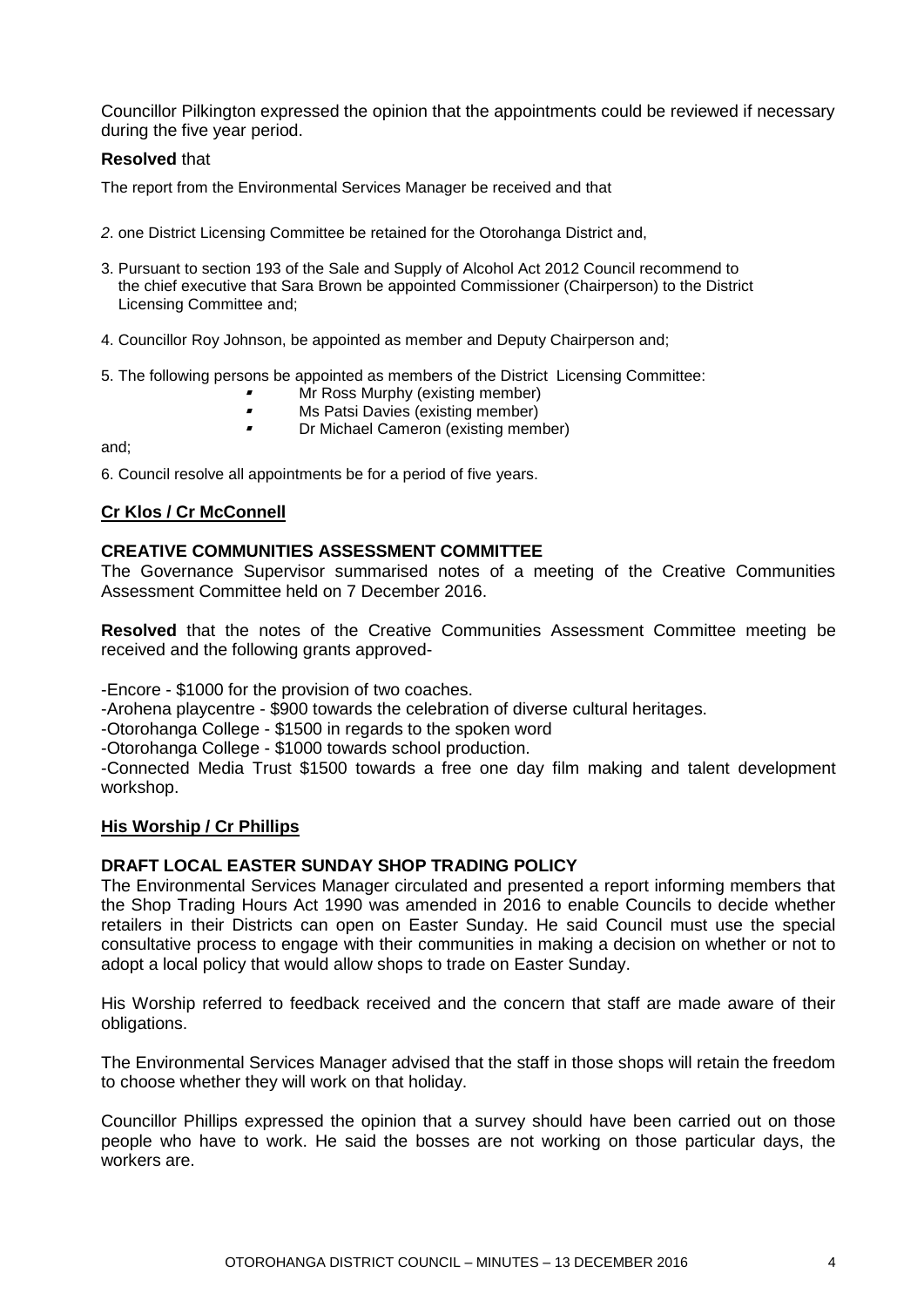His Worship reported that Otorohanga is a tourist destination and that it has to change to cater for the tourists. He said this will give businesses the opportunity to be open.

Councillor Klos advised that the makeup of the workforce is very different today. The Environmental Services Manager replied that other local councils are at the stage of placing the proposal out for pubic submission.

#### **Resolved** that –

- 1. The report from the Environmental Services Manager be received and,
- 2. The draft Local Easter Sunday Shop Trading Policy and Statement of Proposal be approved for public consultation pursuant to the special consultative process, section 83 Local Government Act 2002 and,
- 3. The consultation period shall commence on 9 January 2017 with submissions on the draft policy closing at 5.00pm on 15 February 2017.

#### **Cr Pilkington / CR Johnson**

#### **GENERAL**

#### **Rural and Provincial Sector**

Councillor Williams reported she attended a recent meeting of the Rural and Provincial Sector in Wellington and thanked Council for the opportunity to attend. She referred to the provisions of Fire and Emergency Services which will come into effect from 1 July 2017.

Councillor Williams reported she also attended the Elected Members Training, Civil Defence Joint Management Committee, Blessing of the Pou at Kawhia, Mayors Evening and Santas Grotto.

#### **Civil Defence**

The Emergency Management Operations Manager Martin Berryman attended the meeting and provided a power point presentation on local and regional Civil Defense arrangements. He also discussed the role of a territorial authority under the Civil Defence and Emergency Management Act.

Mr Berryman referred to the provision of leadership, a role to be undertaken, by a person who is able to relate to the situation but is not immersed in it.

His Worship thanked Mr Berryman for the presentation and expressed the opinion that Civil Defence needs people who are passionate about the activity and Councillors who are interested in this function.

Mr Berryman informed members of the phenomenon of slow slip earthquakes and reported that there is a fault line running through the centre of New Zealand which is slowly moving thus causing concern.

**Resolved** that the presentation and update of Civil Defence activities be received.

#### **His Worship / Cr Pilkington**

#### **Local Election Returns**

Councillor Phillips informed members of the low percentages of returns in the recent Local Government elections and queried how Council can get the Community more interested and involved in these elections. He queried whether there is a possibility that these elections could be carried out via online voting.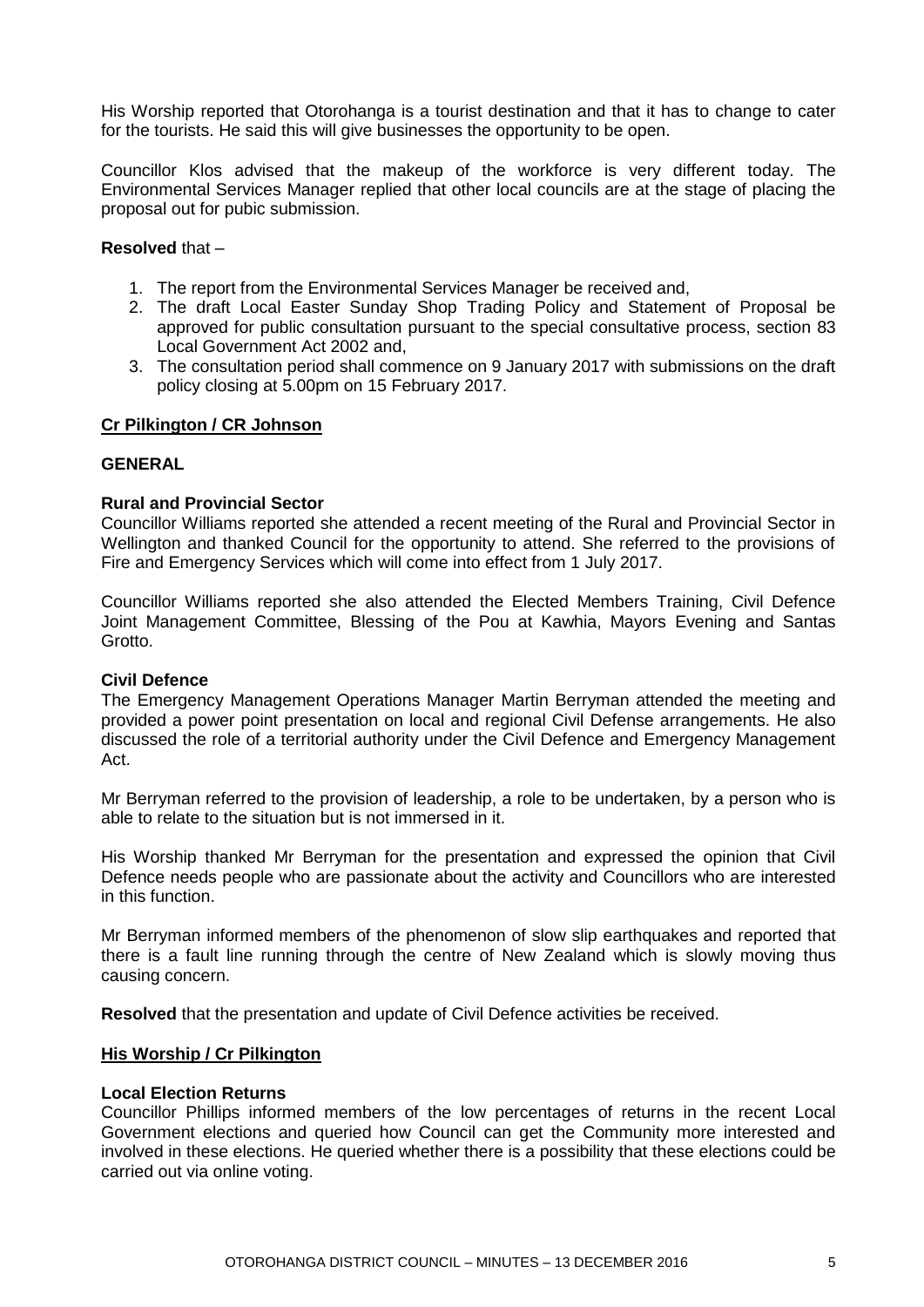His Worship replied that online voting is not possible without Central Government approval.

Councillor Williams referred to the programme of mock elections carried out in local schools.

#### **Water Meter**

Councillor Phillips queried whether the Otorohanga Pool complex is on a water meter.

The Chief Executive replied that regardless of whether it is metered Council still pays for the water used.

With regard to comments that filling of the pool creates 'dirty' water in town the Chief Executive advised that when the pool is filled, this will stir up sediment throughout the system. He said there are incentives to minimise the replacement of the water in the pool as much as possible.

#### **Exhibit of Kawhia Paintings**

Councillor Pilkington circulated information on the exhibition of Kawhia Paintings by Zoe Ireland at the Kawhia Regional Museum from  $17<sup>th</sup>$  of December 2016 through to March  $31<sup>st</sup>$  2017.

#### **Pou Ommitti Reserve**

Councillor Pilkington reported she attended the unveiling of the Pou (whakairo) on 4 December 2016, this being a carving of rememberance.

#### **Ngati Maniapoto Marae Pact Trust**

Councillor Pilkington reported she attended the 35 year celebration, book launch and blessing of the Wharenui.

#### **Beattie Home Trust**

Councillor Pilkington said she attended the recent AGM of the Beattie Home Trust.

#### **Zone 2 Meeting**

Councillor Pilkington reported she attended a meeting of Zone 2 at Waihi on  $25<sup>th</sup>$  of November 2016 and tabled the Agenda for members information.

#### **Waikato Regional Council / Amendments to Healthy Rivers**

Councillor Pilkington informed members she believed this Council should make a submission to the Waikato Regional Council on amendments to the Healthy Rivers Project. Reference was made to the section 32 report and suggestions that this was inadequate and had not fully taken into account the social and economic impact on rural communities.

Councillor Pilkington advised that should Council not submit now then, it cannot have any further input into the issue.

Councillor Johnson endorsed the views presented by Councillor Pilkington and expressed concern for the number of people throughout the District on dairy farms located on marginal land. He queried what happens to them if they cannot intensify their farming. He queried the effect this may have on Council's rate take.

Councillor Johnson felt that by utilising cleaner water this would be beneficial to Council therefore discussion should be held on the issue.

Councillor Klos said that it is very important that all those affected should have input into this issue. She expressed the opinion that the proposed plan is very biased and that she will be personally making a submission.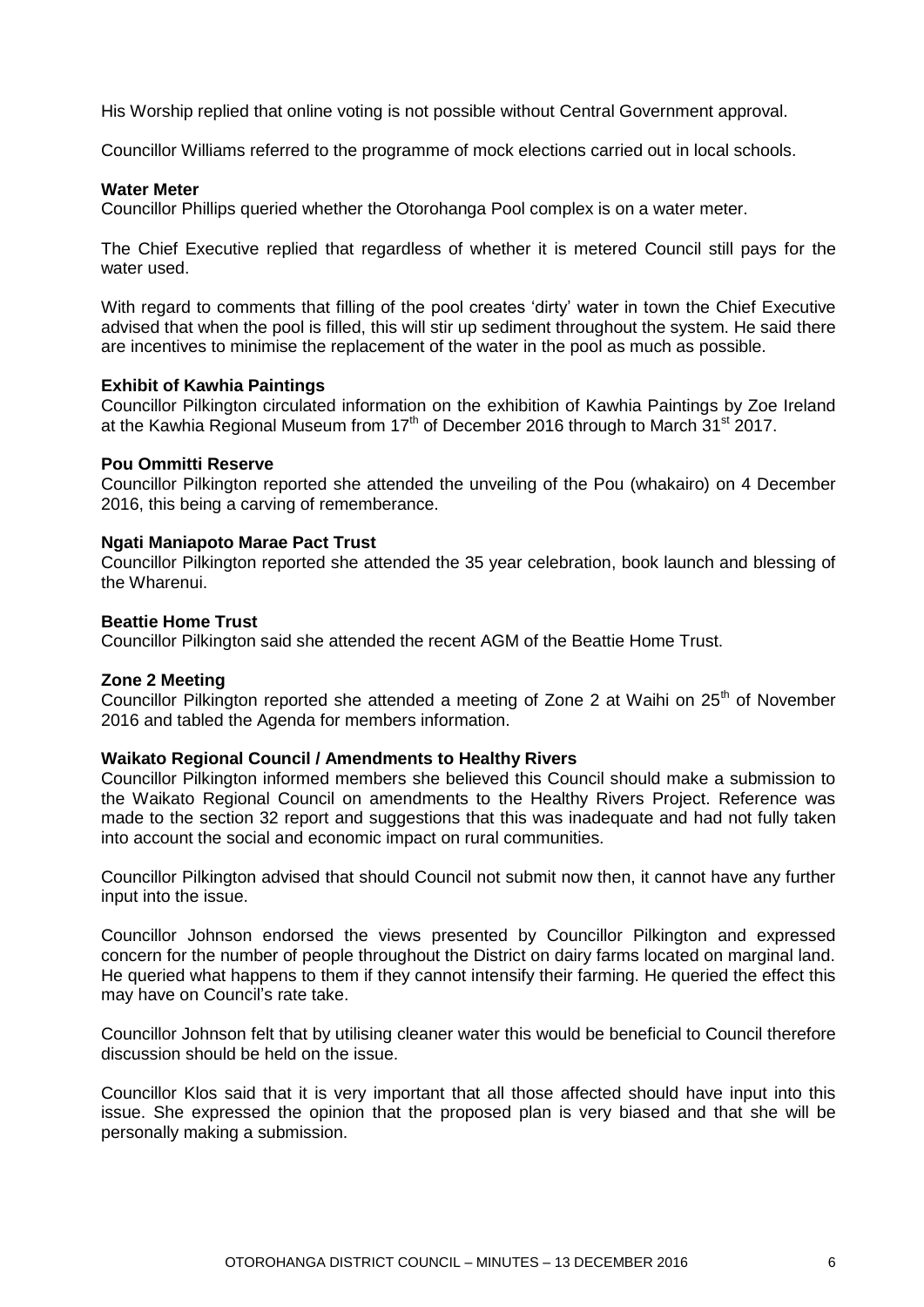Councillor Klos said it is ridiculous that a proposal which reduces the economic benefits of affected areas is being considered. She said she could acknowledge some good things in the proposed plan, however it also contains some very dangerous precedents.

His Worship queried what angle would Council take in making a submission. He reported that there are some very educated people on the committee who are endeavoring to get water standards up to a certain acceptable level. His Worship said the question was raised at a recent Mayoral Forum whether Councils are expected to submit a submission and who would they be representing. He suggested that Council concentrate on just one topic e.g. environmental impact and a couple of other issues.

The Environmental Services Manager advised that Council is signed up to a River Agreement to take all steps available to clean up the rivers.

Councillor Williams suggested that any submission be based by "topic".

Councillor Pilkington confirmed that this Council does not require the approval of the Regional Council to forward such a submission.

Councillor Pilkington expressed concern at the funding proposed to be put in place to achieve the identified goals. She felt Council owes it to its ratepayers to signal any concerns. Councillor Pilkington advised that she is more than happy to work with Councils Environmental Services Manager on this issue. Councillor Pilkington advised that not just farmers will be affected, there will also be potential to impact on service towns and providers. She said Council must participate in the process.

The Engineering Manger advised that submissions close on  $8<sup>th</sup>$  of March 2017 and that he has become aware of a regional submission on behalf of all Waikato Councils.

Councillor Pilkington suggested that this Council forward a generic submission. The Chief Executive advised that this Council does not have resources available to provide data to identify what economic impact the plan would have.

The Chief Executive further advised that it will be difficult to rebuild what has been prepared on a regional basis. He said whatever is proposed will impact on someone and they will not be happy. Councillor Pilkington advised that the beef and sheep farmers will also be severely disadvantaged.

**Resolved** that Council forward a submission on the Healthy Rivers Plan Change

#### **Cr Pilkington / Cr Johnson**

#### **Yellow Bristle Grass**

Councillor Johnson reported that information on Yellow Bristle Grass is on Councils Website and expressed thanks to the Engineering Manager for this.

The Chief Executive advised that this information will also be included in Council's Rates newsletter.

#### **Seafund Road – Disposal of Tyres**

Councillor Klos referred to the stockpile of tyres on a property on Seafund Road and reported that the main concern is that of fire. She advised however, that these tyres will not spontaneously combust.

The Environmental Services Manager reported that the property owner has been approached and advised not to take in any more tyres.